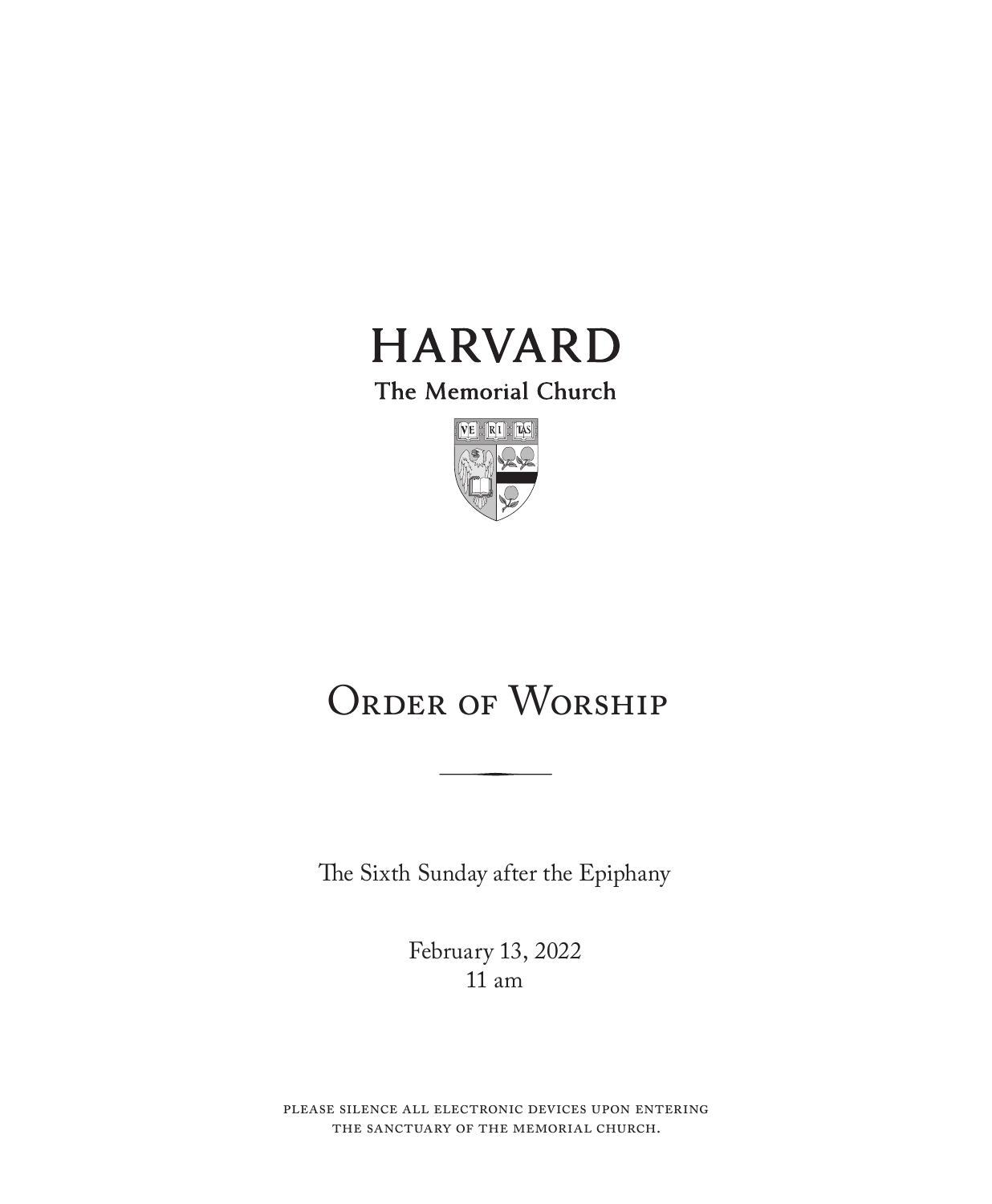#### PRELUDE

from *A Little Organ Book in Memory of Hubert Parry* (1924) Tranquilly *C. Hubert H. Parry (1848–1918)* Andantino *Harold Darke (1888–1976)*

Slow *Alan Gray (1855–1935)*

#### **HYMN**

No. 1, st. 1 & 4, "All People That on Earth Do Dwell" *Old Hundredth The congregation stands and remains masked while singing.*

### CALL TO WORSHIP

*from Psalm 36 & Isaiah 2*

| Minister: | Your steadfast love, O Lord, extends to the heavens,<br>your faithfulness to the clouds.               |
|-----------|--------------------------------------------------------------------------------------------------------|
| People:   | Your righteousness is like the mighty mountains,<br>your judgments are like the great deep.            |
| Minister: | How precious is your steadfast love, O God!<br>All people may take refuge in the shadow of your wings. |
| People:   | For with you is the fountain of life;<br>in your light we see light.                                   |
| Minister: | Come, let us set out in the light of the Lord!                                                         |

#### **CONFESSION**

*In unison:*

Eternal God, in whom we live and move and have our being, whose face is hidden from us by our sin, and whose mercy we forget: cleanse us from all offenses, and deliver us from proud thoughts and vain desires; that humbly we may draw near to thee, confessing our faults, confiding in thy grace, and finding in thee our refuge and our strength, through Jesus Christ our Lord.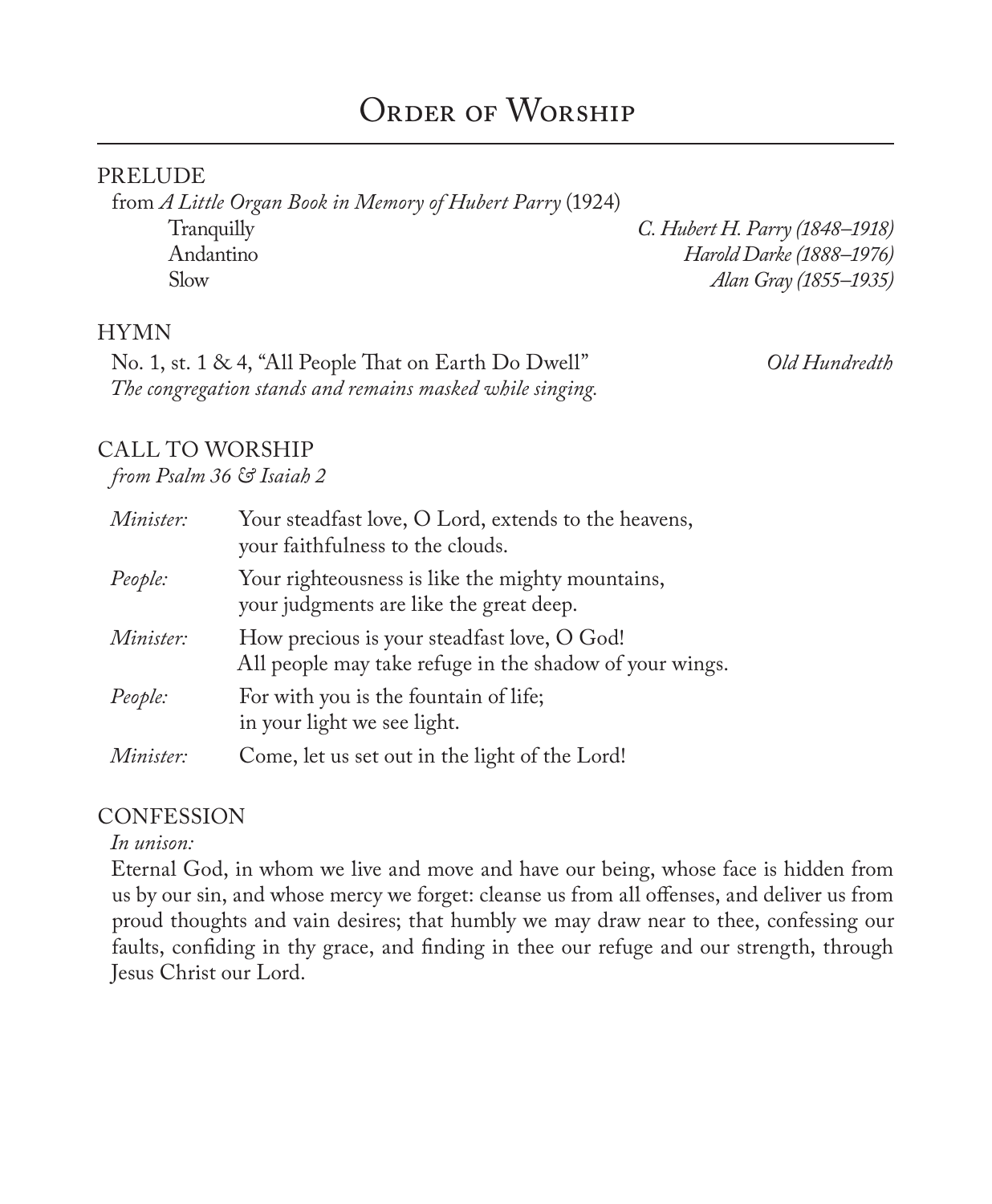### ASSURANCE OF PARDON

#### HYMN

No. 167, "Love's Redeeming Work Is Done" *Savannah The congregation stands and remains masked while singing.*

#### THE PEACE & GREETING

*All are invited to join in the singing of Hymn No. 27, stanza 1.*

#### **OFFERTORY**

*The offering collected goes directly to fund the Memorial Church Grants Committee's recipient organizations and their important work in our local communities. Ushers will begin collection from the front of the church. Checks can be written to the Memorial Church with the memo line "Grants Committee." You may also donate online at https://memorialchurch.harvard.edu/donate* 

Psalm 90:1–6, 13–17 *Domine, refugium Chant by Arthur Henry Mann (1850–1929) Sung by the choir* Lord, thou hast been our refuge, from one generation to another. Before the mountains were brought forth, or ever the earth and the world were made, thou art God from everlasting, and world without end. Thou turnest man to destruction; again thou sayest, Come again, ye children of men. For a thousand years in thy sight are but as yesterday when it is past, and as a watch in the night. As soon as thou scatterest them they are even as a sleep; and fade away suddenly like the grass. In the morning it is green, and groweth up; but in the evening it is cut down, dried up, and withered. Turn thee again, O Lord, at the last, and be gracious unto thy servants. O satisfy us with thy mercy, and that soon: so shall we rejoice and be glad all the days of our life. Comfort us again now after the time that thou hast plagued us; and for the years wherein we have suffered adversity. Show thy servants thy work, and their children thy glory. And the glorious majesty of the Lord our God be upon us: prosper thou the work of our hands upon us; O prosper thou our handy-work.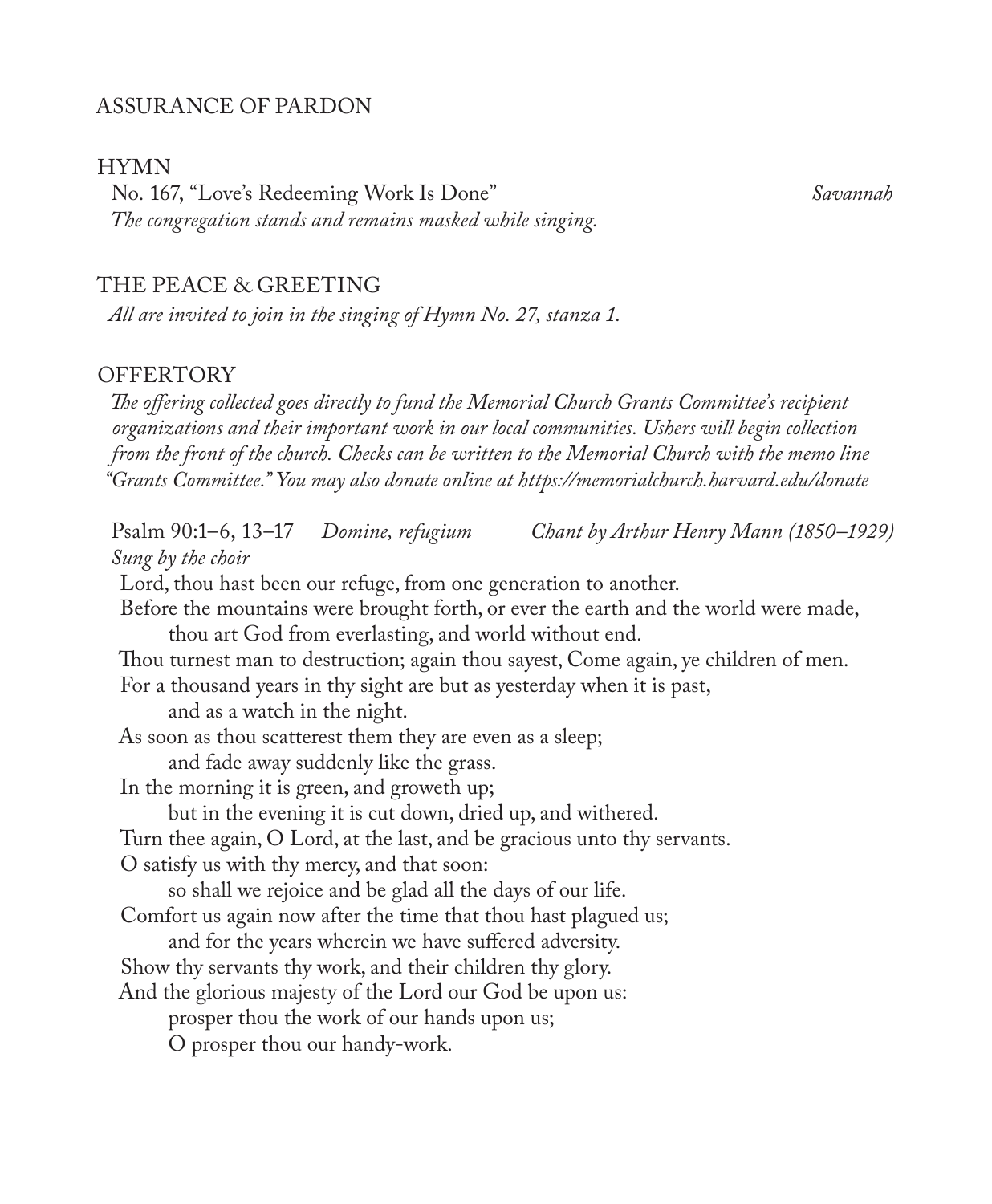#### DOXOLOGY

*The congregation stands and remains masked while singing.* Praise God, from whom all blessings flow. Praise God, all people here below. Praise God above, ye heavenly host. Creator, Christ, and Holy Ghost. Amen.

# FIRST LESSON

## ANTHEM

Blest Pair of Sirens (1886) *C. Hubert H. Parry*

Blest pair of Sirens, pledges of Heav'n's joy, Sphere-born harmonious sisters, Voice and Verse, Wed your divine sounds, and mixed pow'r employ, Dead things with inbreathed sense able to pierce; And to our high-raised phantasy present That undisturbed song of pure content, Aye sung before the sapphire-coloured throne To Him that sits thereon, With saintly shout, and solemn jubilee, Where the bright Seraphim in burning row Their loud uplifted angel-trumpets blow, And the Cherubic host in thousand quires Touch their immortal harps of golden wires, With those just Spirits that wear victorious palms, Hymns devout and holy psalms Singing everlastingly: That we on earth with undiscording voice May rightly answer that melodious noise; As once we did, till disproportioned sin Jarred against nature's chime, and with harsh din Broke the fair music that all creatures made

1 Corinthians 15:12–20 *Pew Bible, page 155 (NT)*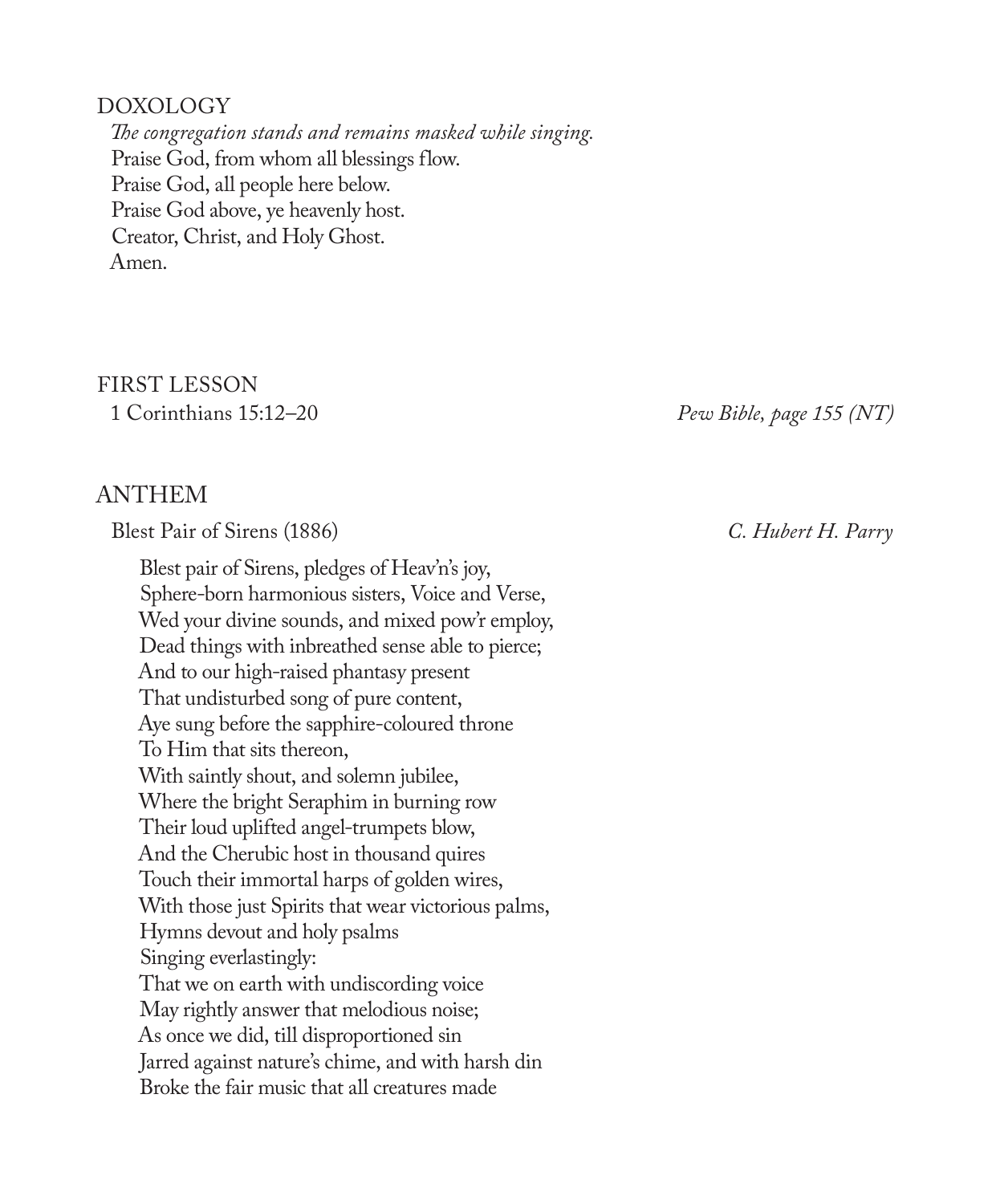To their great Lord, whose love their motion swayed In perfect diapason, whilst they stood In first obedience, and their state of good. O may we soon again renew that song, And keep in tune with Heav'n, till God ere long To His celestial concert us unite, To live with Him, and sing in endless morn of light.

*John Milton (1608 -1674)*

# SECOND LESSON

Luke 6:17–26 *Pew Bible, page 55 (NT)*

# ANTHEM

Lead Me, Lord (1861) *Samuel Sebastian Wesley (1810-1876)*

Lead me, Lord, lead me in thy righteousness; make thy way plain before my face. For it is thou, Lord, thou, Lord only, that makest me dwell in safety.

*Psalm 5:9 and 4:9* 

## THE PRAYERS OF THE PEOPLE

### THE LORD'S PRAYER

#### *In unison:*

Our Father, who art in heaven, hallowed be thy name. Thy kingdom come. Thy will be done, on earth, as it is in heaven. Give us this day our daily bread. And forgive us our trespasses, as we forgive those who trespass against us. And lead us not into temptation, but deliver us from evil. For thine is the kingdom, and the power, and the glory, for ever and ever. Amen.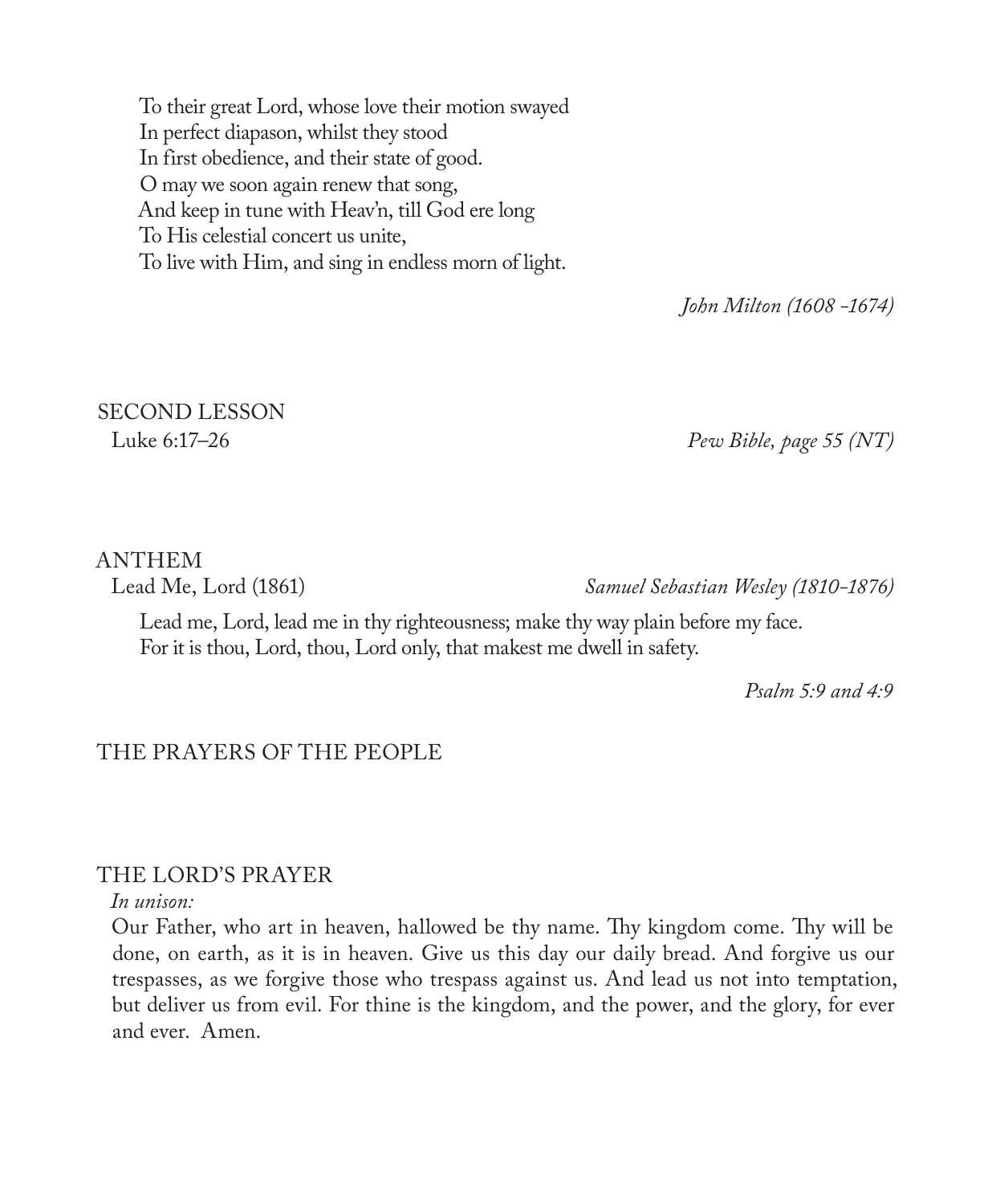### PRAYER RESPONSE

*The congregation remains seated.*



## SERMON

HYMN

No. 235, "Jesus Shall Reign Where'er the Sun" *Duke Street The congregation stands and remains masked while singing.*

BENEDICTION

POSTLUDE Finale Jubilante (publ. 1959) *Healey Willian (1880–1968)*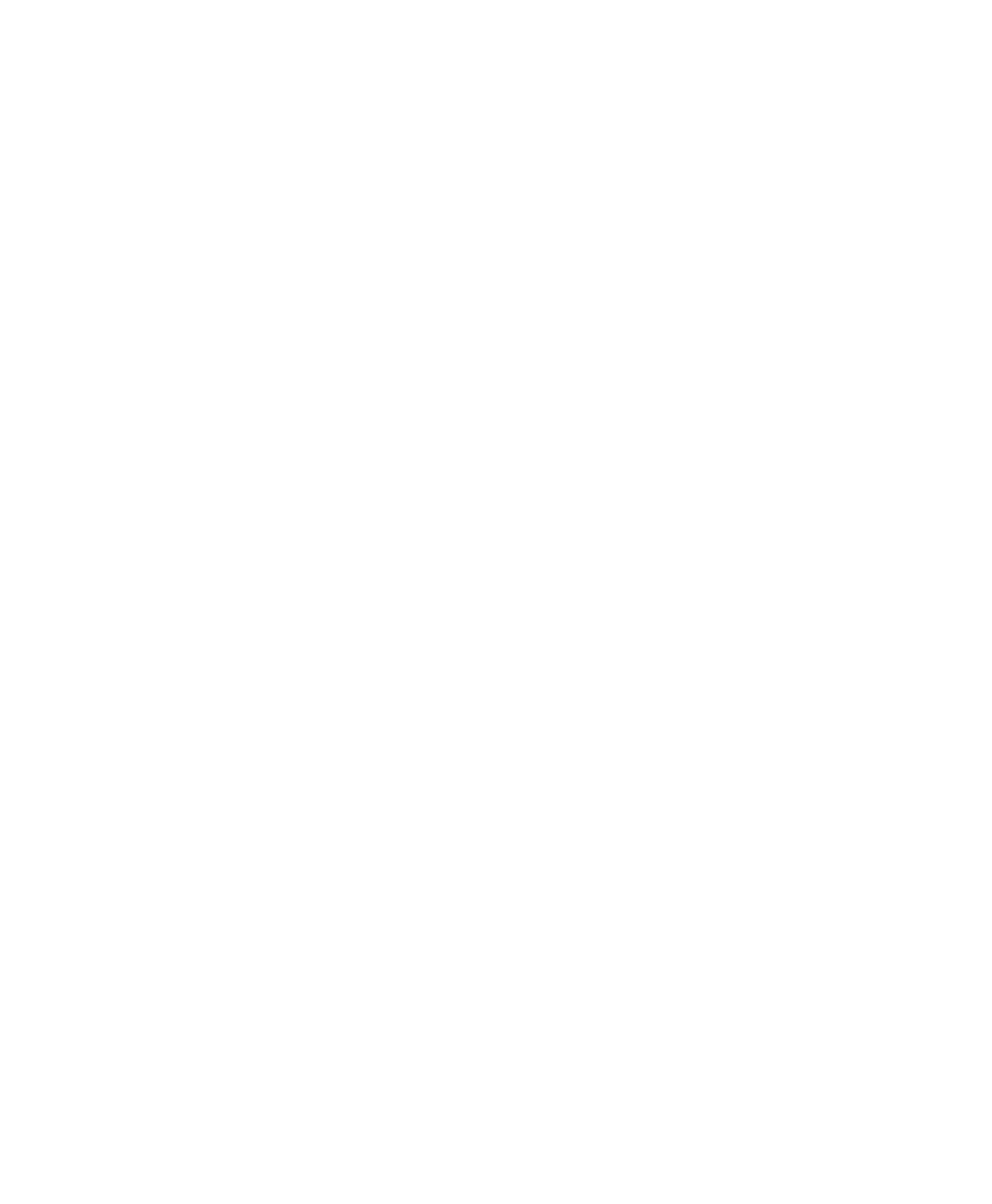## Announcements Sunday, February 13th, 2022

## WELCOME

Today is the Sixth Sunday after the Epiphany. The preacher is the Reverend Matthew Ichihashi Potts, Pusey Minister in the Memorial Church and Plummer Professor of Christian Morals, Faculty of Divinity. The worship leaders are the Reverend Alanna Sullivan, Associate Minister and Director of Administration in the Memorial Church; the Reverend Calvon Jones, Assistant Minister in the Memorial Church; and Laurie Sedgwick MDiv III. The first lesson is read by Judy Sizer. The second lesson is ready by Emily Ostler MTS II. The music is provided by the Harvard University Choir under the direction of Edward Elwyn Jones, Gund University Organist and Choirmaster and David von Behren, Assistant University Organist and Choirmaster.

## MUSIC NOTES

Sir Hubert Parry was born in Bournemouth, England, and attended Eton and Exeter College, Oxford. A scholar as well as a composer, Parry worked for Sir Henry Groves's new *Dictionary of Music and Musicians* as an editor and contributor, and in 1883 was appointed Professor of Musical History at the Royal College of Music, London, later to become Professor of Music at Oxford University. *Blest Pair of Sirens* (1887) was one of Parry's first large-scale choral works, which established him as the leading English choral composer of his day, and one of the key figures in the "renaissance" of English music at the end of the nineteenth century. His music was to have a profound influence on a generation of later composers, including Elgar and Vaughan Williams.

"Blest Pair of Sirens" is Parry's setting of the poem, *At a Solemn Music*, by John Milton, and was written for Sir Charles Villiers Stanford and the London Bach Choir. Written in 1887 to mark the Golden Jubilee of Queen Victoria, the work was rapturously received: Parry recalls that Sir George Grove "jumped up with tears in his eyes and shook me over and over again by the hand." Milton's poem is rich in imagery drawn from the ancient belief in the Harmony of the Spheres, and the poet opens by asking the sister sirens, Voice and Verse, to blend their powers and reveal a vision of the divine choir. The poet yearns for a renewed union with the heavenly choir, contrasting the "harsh din" of man's sinfulness with the perfect harmony of the human state before the fall of Adam and Eve; the poem closes with a heartfelt prayer for a return to that harmonious relationship between human and divine. Parry had long admired Milton's poem, whose tripartite structure is reflected in the musical setting. The work opens with a majestic organ introduction whose momentum is transferred to the grand eight-part choral entrance. An imitative section "And to our high-raised phantasy present" leads into an energetic, homophonic passage "Where the bright Seraphim," which is followed by the lyrical "And the Cherubic host." The fall into sin is represented by a change to triple meter and a change to more chromatic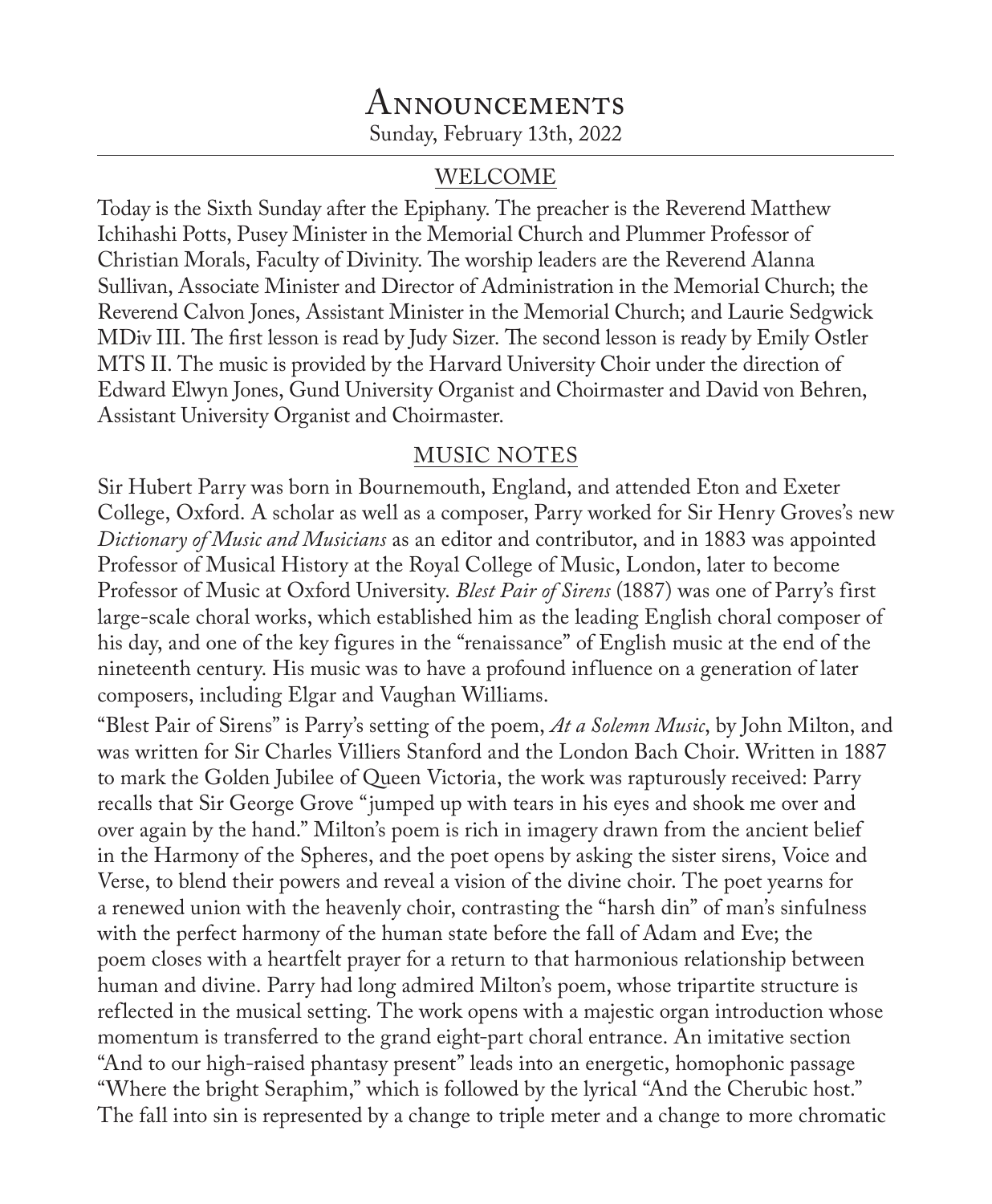and disjunct material, such as the diminished seventh chord on the word "Jarred." The final section takes as its motif what would become one of Parry's most famous tunes, the elegiac "O may we soon again renew that song" which builds in intensity towards the grandiose conclusion.

Samuel Sebastian Wesley was one of the leading organists and choirmasters of his generation; the simple and affecting *Lead Me, Lord* is an excerpt from a larger anthem, *Praise the Lord, O My Soul*.

Parry wrote several books concerning music and music history, the best-known of which is his 1909 survey of the life and music of Johann Sebastian Bach. After Parry's death in 1918, and in homage to Bach's *Orgelbüchlein* ("Little Organ Book"), a group of Parry's friends and colleagues contributed to a collection of works in his memory also known as "Little Organ Book," from which this morning's prelude is taken; the closing work, by Alan Gray, contains motifs drawn from Parry's *Blest Pair of Sirens*.

Born in England, Healey Willan emigrated to Toronto, Canada, and in 1941 was appointed organist/choirmaster of St. Paul's Anglican Church, Bloor Street of Toronto. In 1921, he became Precentor at Toronto's Anglo-Catholic parish of Saint Mary Magdalene. His cultivation of the Gregorian chant repertoire and publication of numerous compositions for choir and organ made him world famous, influencing several generations of Anglican musicians. *Finale Jubilante* is a triumphal march: characterized by its syncopated rhythms and flourishes for full organ, the work ends with a dramatic crescendo and grand finish.

## MORNING PRAYERS

Our daily service of Morning Prayers takes place at 8:30 am. Monday: Manato Janden MDiv III; Tuesday: TBD; Wednesday: Matthew Ichihashi Potts; Thursday: Anna Del Castillo HDS '21; Friday: Hector Arroyo De La Paz

## COVID-19 GUIDELINES

The wellbeing of our visitors, students, and staff remains our top commitment at the Memorial Church. Harvard University continues to closely monitor the ongoing COVID-19 pandemic, and it is an ever-changing situation.

We are taking important steps to protect against COVID-19. We are grateful for your assistance helping us to take these precautionary measures to prevent the spread of infection and to prioritize the wellbeing of our community, especially the most vulnerable in our midst.

We ask that all visitors, students, and staff abide by the following:

- All individuals will be masked indoors.
- All individuals/households will attest to the state of their health upon arrival. Individuals will be asked to leave if they have been diagnosed with COVID-19 and/or exhibiting symptoms with COVID-19.
- All individuals will refrain from public consumption of food and beverage indoors.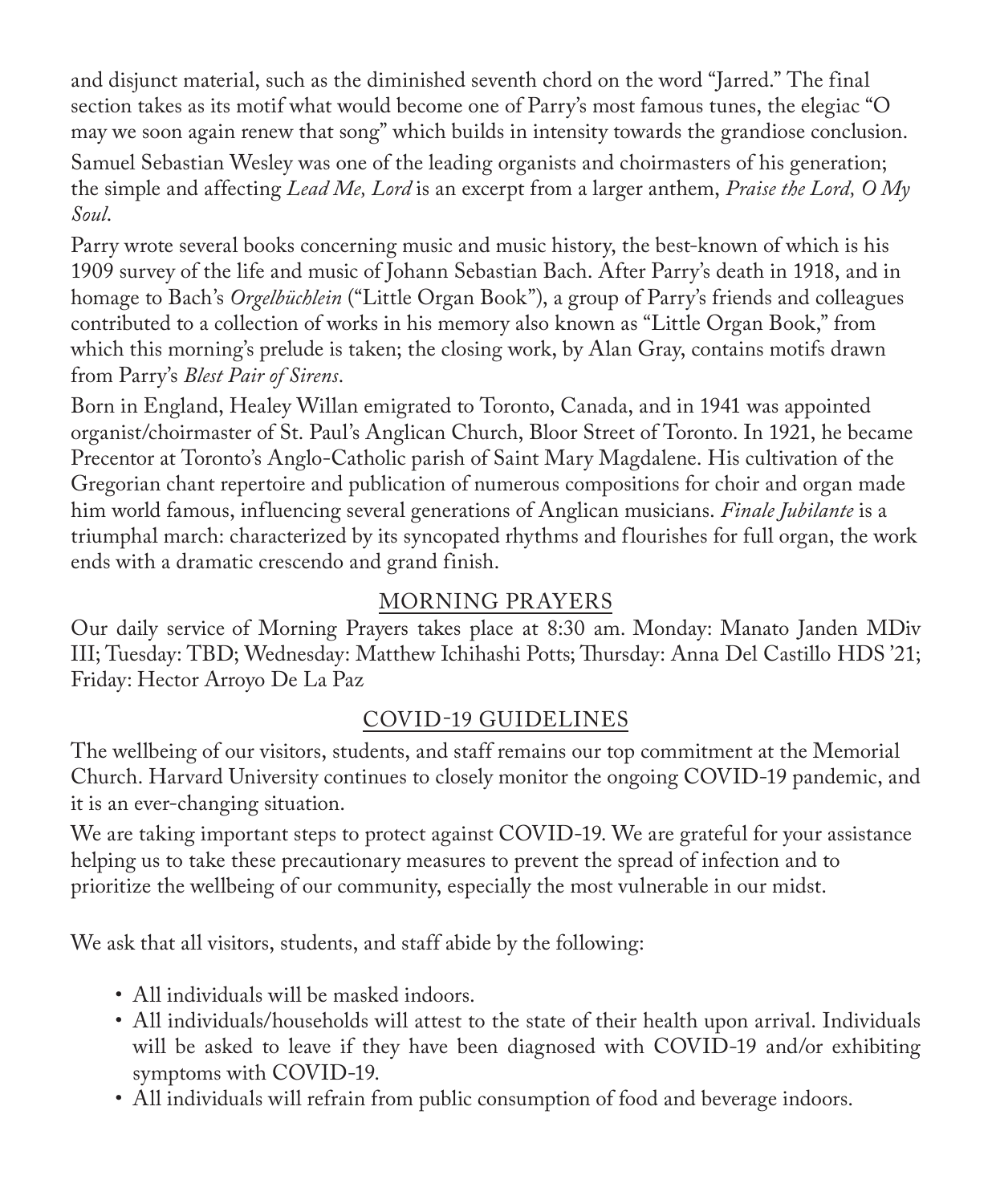Please review the latest guidance for on-campus activity before attending services or other events on campus. Seating with physical distancing is available.

Guidance may be subject to additions and changes based upon the distribution of the disease and local disease dynamics. We appreciate your understanding and patience during this time.

Things are a bit different. Some of the details of our worship life have been altered to accommodate pandemic restrictions. Some of our programming has been adjusted to keep everyone safe. But what we hope you find entirely familiar is the love and openness and welcome with which we hope to fill our church each day.

## FAITH & LIFE FORUM

The Faith & Life Forum of the Memorial Church explores matters of faith and public life. The Forum takes place in the Buttrick Room in the lower level of the Memorial Church from 9:30– 10:30 am on Sundays. Each week we explore themes such as love, justice, suffering, and salvation in relation to the world in which we live. We learn from scholars and practitioners of religion, religious intellectuals, writers, activists, and artists whose work captures conceptions of the sacred and wrestles with the mysterious dimensions of life. In addition to masking, participants will need to register and attest to their health in order to participate in the weekly forum gatherings. All are welcome to join. Please visit our website to learn more.

## CHURCH SCHOOL

The Church School offers Christian education classes for children of age three through sixteen. All classes are held during Sunday Services in the Fall and Spring Terms. To participate in the Church School program, parents or guardians need to register their children, and to attest to the state of their children's health weekly.

Please visit our website to learn more or email Assistant Minister, Calvon Jones (*calvon\_ jones@ harvard.edu*), with any questions. The Rev. Jones and the Church School team are excited to announce the launch of our newly designed MemChurch School digital platform. Our children and families will have access to fun, exciting, and educational episodes, steeped in stories of love and humanity. Take a virtual journey to a digital place where the Bible comes to life. You can find episodes at: https://bit.ly/3iUtEWV

## STUDENT OPPORTUNITIES

Looking for a way to get more involved with the Memorial Church? Student Deacons might be the answer! Student Deacons is a volunteer, ecumenical Christian program involving both undergraduate and graduate students. Their service involves a ministry of hospitality and welcome during Sunday services and in the wider MemChurch community. If you're looking for a new opportunity for spiritual growth, please contact Student Program Coordinator, Anna Burnham (*anna\_burnham@harvard.edu*), for more information!

## STUDENT OASIS

The Student Oasis in the lower level of the Memorial Church is a tranquil and relaxing space for study, for meeting friends and fellow students, even cooking a favorite meal in the full